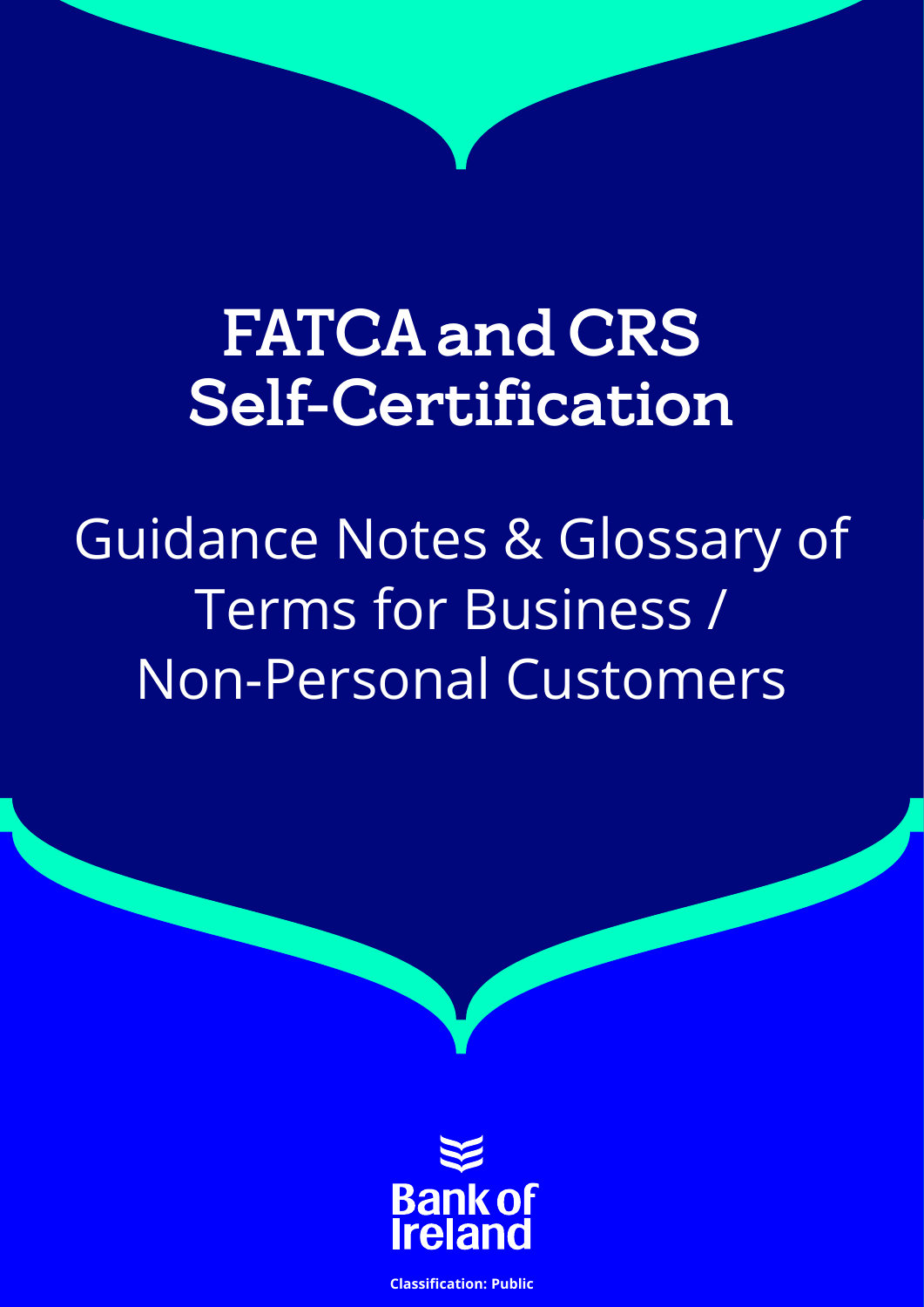- The FATCA and CRS Self-Certification Form for Business Customers / Non-Personal Customers should only be completed where the account holder is other than a natural person, that is, organisations such as corporations, partnerships, trusts and other entities.
- The Self-Certification Form should be completed by, or on the behalf of, the account holder(s).
- It is the responsibility of the party completing the Self-Certification Form to ensure that the information provided is complete and valid and, additionally, to provide the recipient with any additional documentation, information or replacement forms when requested or required.
- If you are unsure how to complete this form or do not understand the consequences of not providing information, you should seek independent legal or tax advice. Nothing in these instructions should be construed as legal or tax advice.

# Selecting your Entity Classification

You are required to identify the entity type applicable to your Entity/Organisation. The following questions are designed to assist you with this process. All Sections must be completed as follows:

- Non-Financial Entities Complete Sections 1, 2, 3 and 6
- Financial Institutions Complete Sections 1, 2, 4, 5 and 6

# Section 1: Entity/Organisation Details (mandatory)

This must be the same as the information provided in the account opening mandate.

# Section 2: Tax Residency for FATCA and CRS (mandatory)

- a) If your Entity/Organisation is resident in the U.S. for tax purposes, please indicate this in Section 2(a) of the Self-Certification Form and proceed to complete Section 2(b).
- b) Is your Entity/Organisation a Specified U.S Person (a Specified U.S. Person includes organisations)?
	- **If Yes:** Please indicate this on the Self-Certification Form and provide your U.S. TIN
	- **If No:** Please indicate this on the Self-Certification Form.
	- **If Don't Know:** Please review the definitions in the **Glossary** section below.
- c) Is your Entity/Organisation resident for tax purposes in any country other than the U.S. and the Republic of Ireland?
	- **If Yes:** Please indicate this on the Self-Certification Form and list all countries where your Entity/Organisation is resident for tax purposes (continuing on a separate sheet if necessary).
		- For each country please provide the relevant Taxpayer Identification Number ("TIN") or its functional equivalent: this is a unique number or code which will enable the tax authority in that country to identify the organisation.
	- **If No:** Please proceed to **Section 3** of the Self-Certification Form.

# Section 3: Non-Financial Entities

(See the Glossary Section for specific definitions)

If your Entity/Organisation is **not** a Financial Institution, please complete Section 3.

Complete the classifications for **both** FATCA and CRS.

- If your organisation is an **Active NFE** or an **Active NFFE**, please tick the corresponding field on the Self-Certification Form and proceed to **Section 6**.
- If your organisation is a **Passive NFE** or a **Passive NFFE**, please tick the corresponding field on the Self-Certification Form and proceed to complete **Section 6**. You must also complete the Controlling Person Self-Certification Form with respect to each Controlling Person.
- IIf your organisation is an **Excepted NFFE**, please tick the corresponding field on the Self-Certification Form and proceed to **Section 6**.
- I**If Don't Know:** Please review the definitions in the **Glossary** section below.

#### **Classification: Public**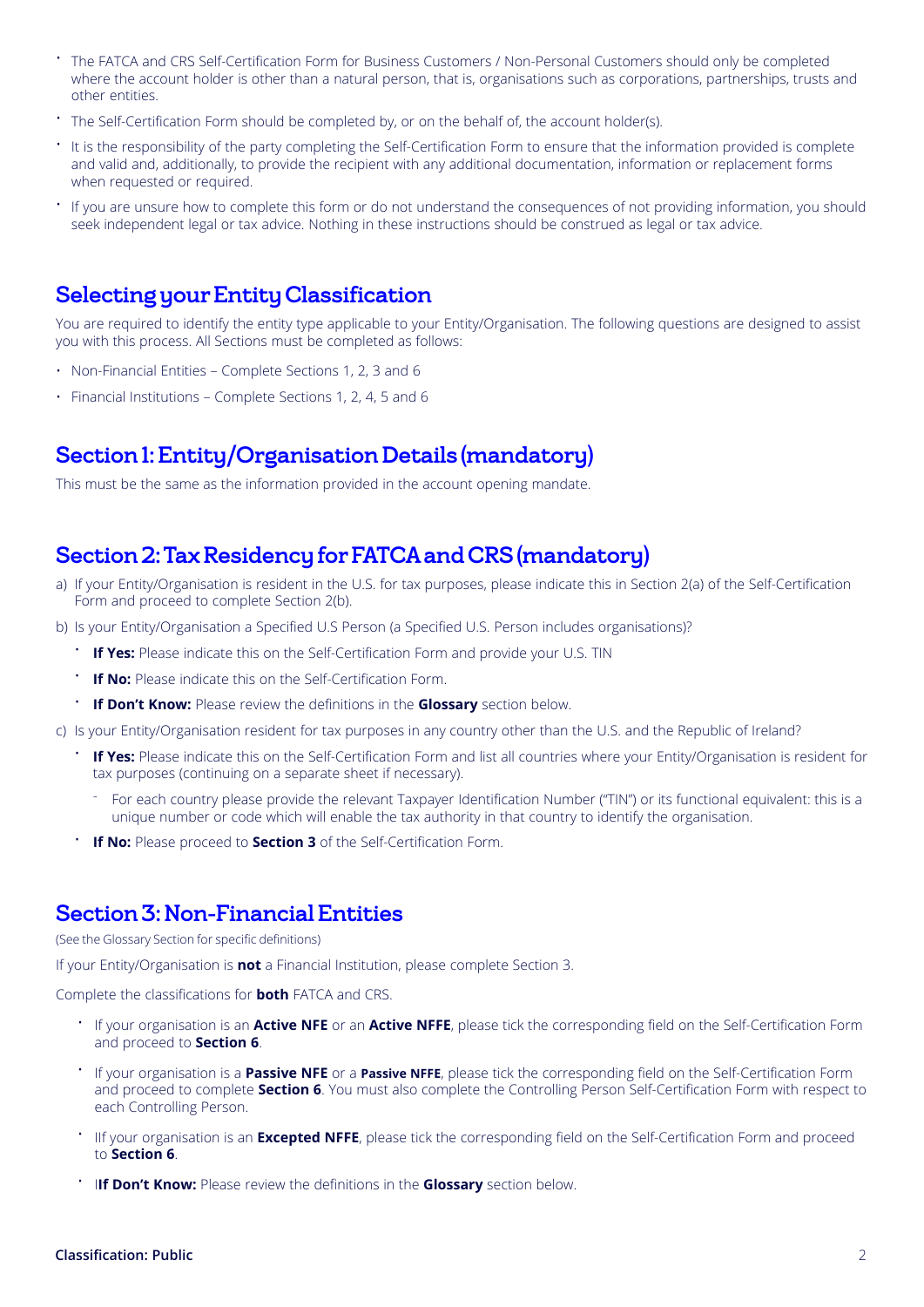# Section 4: Financial Institutions required for FATCA

(See the Glossary Section for specific definitions)

If your organisation is a Financial Institution please complete Section 4 to confirm your classification for FATCA.

- If your organisation is a Financial Institution under FATCA, please indicate this on the Self-Certification Form by selecting the appropriate option **(i-iii)**.
- If your organisation is a Financial Institution but does not have a GIIN, please indicate this on the Self-Certification Form by selecting the appropriate option **(a-e)**.
- **If Don't Know:** Please review the definitions in the **Glossary** section below.

# Section 5: Financial Institutions required for CRS

(See the Glossary Section for specific definitions)

If your organisation is a Financial Institution please complete Section 5 to confirm your classification for CRS.

- If your organisation is an **Investment Entity in a Non-Participating Jurisdiction**, please tick the corresponding field on the application form and proceed to complete **Section 6**. You must also complete the Controlling Person Self-Certification Form with respect to each Controlling Person.
- If your organisation is a Financial Institution under CRS, please indicate this on the Self-Certification Form.
- **If Don't Know:** Please review the definitions in the **Glossary** section below.

# Section 6: Declaration and Signature (mandatory)

You must duly sign the Self-Certification declaration and certify that the information provided is correct and accurate.

# **Glossary FATCA SPECIFIC DEFINITIONS**

# **Active Non-Financial Foreign Entity (Active NFFE)**

An NFFE will be regarded as an Active NFFE if it meets **any** one of the following:

- i.) Less than 50 per cent of the NFFE's gross income for the preceding calendar year or other appropriate reporting period is passive income and less than 50 per cent of the assets held by the NFFE during the preceding calendar year or other appropriate reporting period are assets that produce or are held for the production of passive income;
- ii.) The stock of the NFFE is regularly traded on an established securities market or the NFFE is a Related Entity of an Entity the stock of which is traded on an established securities market;
- iii.) The NFFE is organised in a US Territory and all of the owners of the payee are bona fide residents of that US Territory;
- iv.) The NFFE is a non-US government, a government of a US Territory, an international organisation, a non-US central bank of issue, or an Entity wholly owned by one or more of the foregoing;
- v.) Substantially all of the activities of the NFFE consist of holding (in whole or in part) the outstanding stock of, and providing financing and services to, one or more subsidiaries that engage in trades or businesses other than the business of a Financial Institution, except that an NFFE shall not qualify for this status if the NFFE functions (or holds itself out) as an investment fund, such as a private equity fund, venture capital fund, leveraged buyout fund or any investment vehicle whose purpose is to acquire or fund companies and then hold interests in those companies as capital assets for investment purposes;
- vi.) The NFFE is not yet operating a business and has no prior operating history, but is investing capital into assets with the intent to operate a business other than that of a Financial Institution; provided, that the NFFE shall not qualify for this exception after the date that is 24 months after the date of the initial organisation of the NFFE;
- vii.) The NFFE was not a Financial Institution in the past five years, and is in the process of liquidating its assets or is reorganising with the intent to continue or recommence operations in a business other than that of a Financial Institution;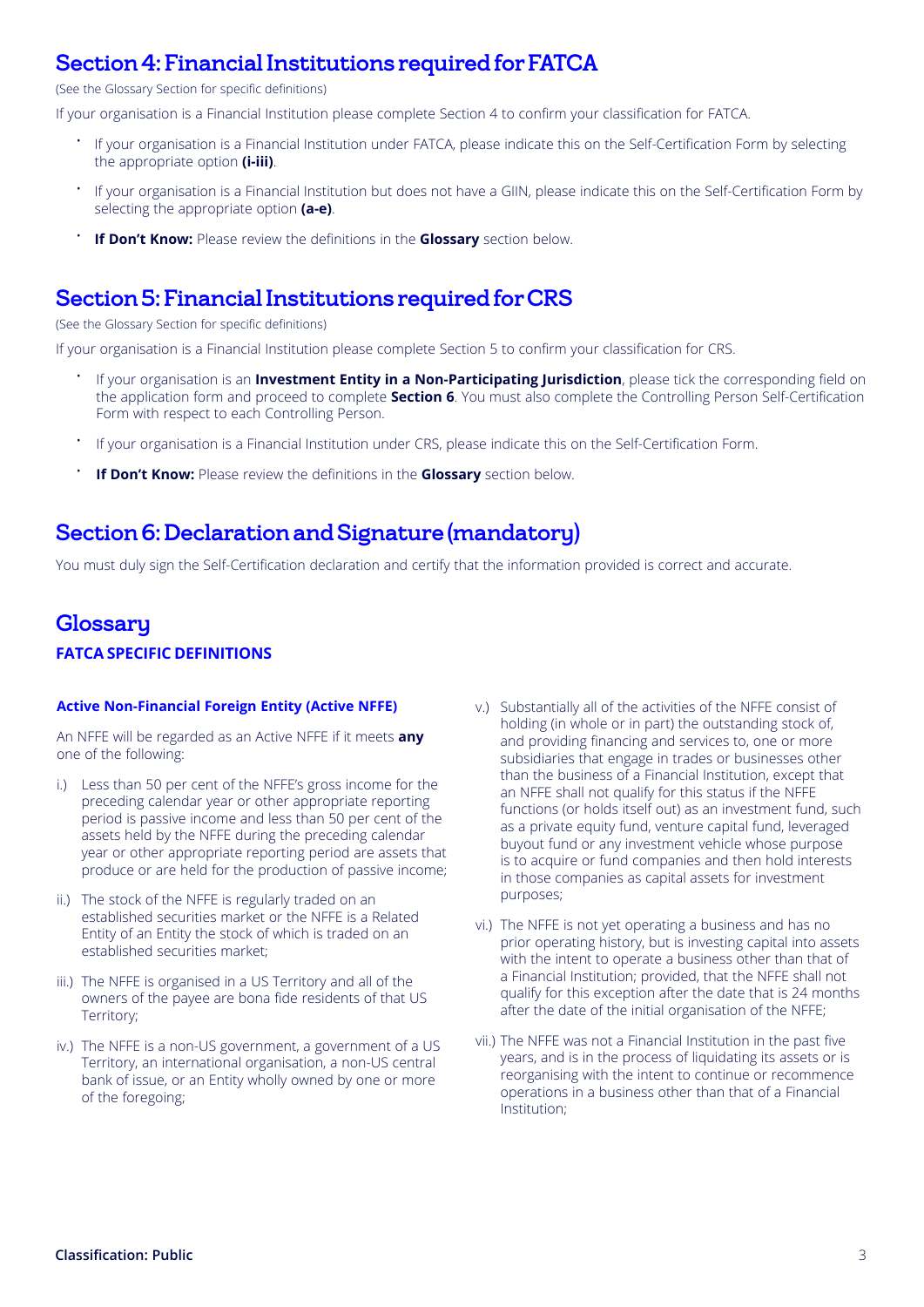- viii.) The NFFE primarily engages in financing and hedging transactions with or for Related Entities that are not Financial Institutions, and does not provide financing or hedging services to any Entity that is not a Related Entity, provided that the group of any such Related Entities is primarily engaged in a business other than that of a Financial Institution; or
- ix.) The NFFE meets all of the following requirements:
	- a.) It is established and maintained in its country of residence exclusively for religious, charitable, scientific, artistic, cultural, or educational purposes;
	- b.) It is exempt from income tax in its country of residence;
	- c.) It has no shareholders or members who have a proprietary or beneficial interest in its income or assets;
	- d.) The applicable laws of the Entity's country of residence or the Entity's formation documents do not permit any income or assets of the Entity to be distributed to, or applied for the benefit of, a private person or noncharitable Entity other than pursuant to the conduct of the Entity's charitable activities, or as payment of reasonable compensation for services rendered, or as payment representing the fair market value of property which the Entity has purchased; and
	- e.) The applicable laws of the Entity's country of residence or the Entity's formation documents require that, upon the Entity's liquidation or dissolution, all of its assets be distributed to a governmental Entity or other non-profit organisation, or escheat to the government of the Entity's country of residence or any political subdivision thereof.

# **Agreement**

This means the agreement between the Government of Ireland and the Government of the United States of America to Improve International Tax Compliance and to Implement FATCA.

## **Certified Deemed Compliant Foreign Financial Institution**

A foreign financial institution which meets certain criteria is referred to as a deemed compliant foreign financial institution.

Categories of certified deemed compliant financial institution, as listed in the Agreement, include:

- i.) Non-Profit Organisations
- ii.) Local Client Base Financial Institution.
- iii.) Certain Collective Investment Vehicles; i.e.
	- Where all of the interests in a collective investment vehicle (including debt interests in excess of \$50,000) are held by or through one or more Financial Institutions that are not Non-Participating Financial Institutions, the reporting obligations of any Investment Entity (other than a Financial Institution through which interests in the collective investment vehicle are held) will be deemed fulfilled with respect to interests in the collective investment vehicle.

Categories of certified deemed compliant financial institution, as listed in the U.S regulations, include:

- i.) Non registering local banks,
- ii.) Financial Institutions with only low value accounts,
- iii.) Sponsored closely held investment vehicles,
- iv.) Limited Life debt investment entities,
- v.) Owner Documented Financial Institutions,
- vi.) Certain Investment Advisors and
- vii.) Investment Managers who do not maintain Financial Accounts.

#### **Excepted Foreign Financial Institution (Excepted FFI)**

The term Excepted FFI refers to the following types of entities which are excluded from the FFI definition;

- i.) Holding companies engaged in non-financial business
- ii.) Start-up companies for non-financial business
- iii.) Liquidating or reorganizing non-financial entities
- iv.) Group hedge/financial company which is non-financial and restricted to affiliates
- v.) Organised in U.S. Territory

# **Excepted Non-Financial Foreign Entity (Excepted NFFE)**

The term Excepted NFFE refers to;

- i.) Any corporation the stock of which is regularly traded on one or more established securities market (and certain affiliates thereof);
- ii.) Any territory entity organized under the laws of a U.S. possession and is directly or indirectly, wholly owned by 1 or more bona fide residents of the possession;
- iii.) Any entity that is an active NFFE; or
- iv.) Other entities that are excepted NFFEs; i.e. (i) certain nonfinancial holding companies (ii) certain start-up companies
- (v.) non-financial entities that are liquidating or emerging from reorganisation or bankruptcy (iv) IRC Section 501(c) entities (other than certain insurance companies) (v) non-profit organisations

# **Exempt Beneficial Owner**

The term "Exempt Beneficial Owner" means

i.) The Irish Government, any political subdivision of the Irish Government or any wholly owned agency or instrumentality of any one or more of the foregoing including: The National Treasury Management Agency, The National Pensions Reserve Fund and the National Pensions Reserve Fund Commission, and, The National Asset Management Agency;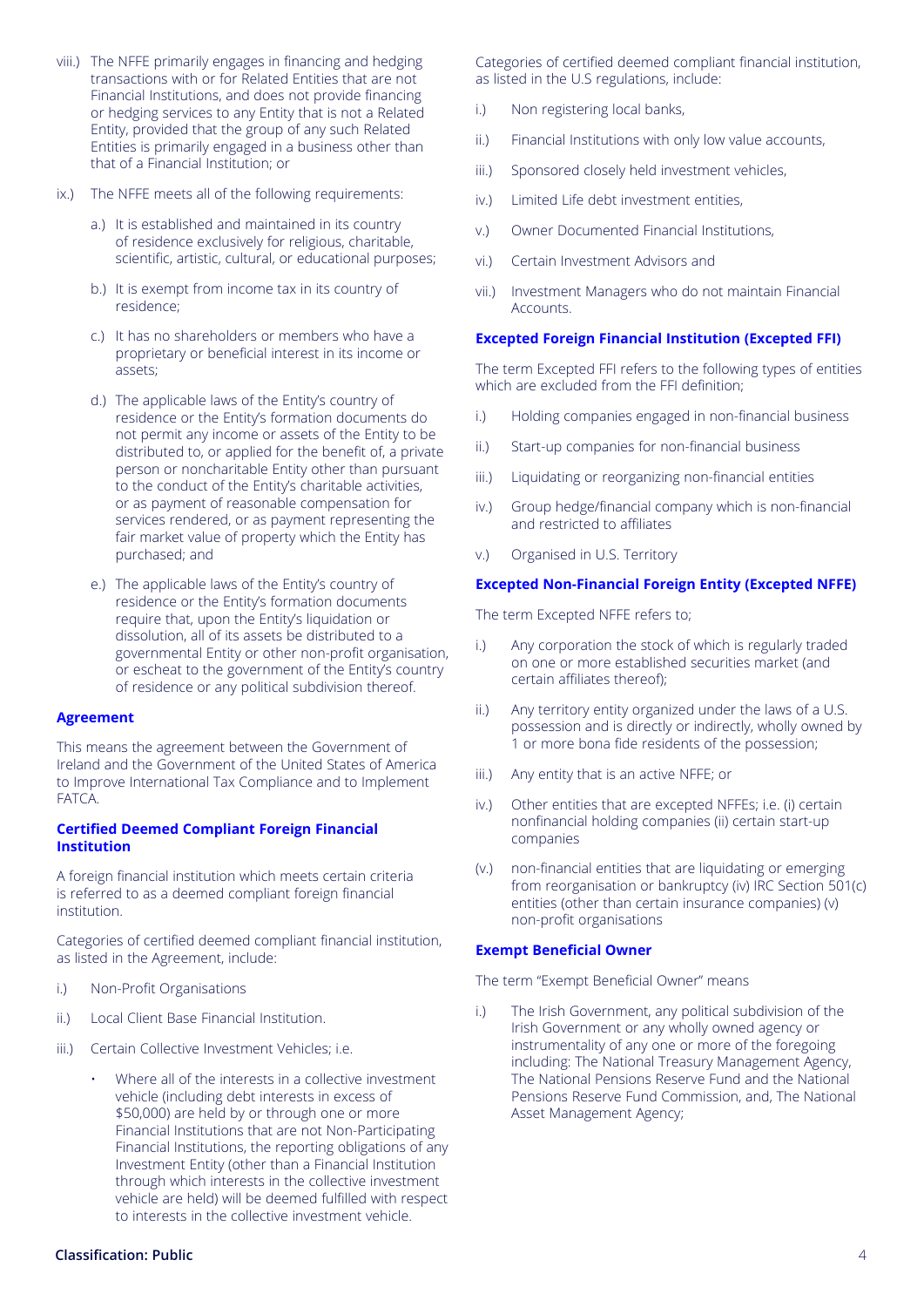- ii.) The office in Ireland of any institution of the European Union, of the European Investment Bank, the European Bank for Reconstruction and Development, or of any organisation to which the Diplomatic Relations and Immunities Acts 1967 – 2006 apply;
- iii.) a Central Bank; or
- iv.) A pension trust and any other organisation, as referred to in Article 4(1)(c) (Residence) of the Convention, established in Ireland and maintained exclusively to administer or provide retirement or employee benefits.

# **Foreign Financial Institution (FFI)**

A FFI refers to an foreign entity that;

- i.) Accepts deposits in the ordinary course of a banking or similar business (banks, credit unions),
- ii.) Holds financial assets for the account of others as a substantial portion of its business (brokerages, custodians),or
- iii.) Is engaged (or holding itself out as being engaged) primarily in the business of investing, reinvesting, or trading in securities, partnership interests, commodities, or any interest (including a futures or forward contract or option) in such securities, partnership interests, or commodities (mutual funds, private equity funds, hedge funds).
- iv.) Is a Specified Insurance Company.

# **Global Intermediary Identification Number (GIIN)**

The term GIIN refers to an identification number that is assigned to certain financial institutions by the U.S. Internal Revenue Service.

# **Investment Entity**

The term investment entity means any entity that conducts as a business (or is managed by an entity that conducts as a business) one or more of the following activities or operations for or on behalf of a customer:

- i.) Trading in money market instruments (cheques, bills, certificates of deposit, derivatives, etc.); foreign currency; foreign exchange, interest rate, and index instruments; transferable securities; or commodity futures trading;
- ii.) Individual and collective portfolio management; or
- iii.) Otherwise investing, administering, or managing funds or money on behalf of other persons.

# **Local Client Base Financial Institution**

This category applies to financial institutions that meet the following criteria (a) licensed and regulated under the laws of the Republic of Ireland (b) have no fixed place of business outside of the Republic of Ireland (c) do not solicit account holders outside of Ireland. For the full list of criteria please refer to Section II, Paragraph B of Annex II of the Agreement.

# **Non-Financial Foreign Entity (NFFE)**

An "NFFE" means any Non-U.S. Entity that is not a foreig financial institution as defined in relevant U.S. Treasury Regulations, and also includes any Non-U.S. Entity that is resident in Ireland or other partner jurisdiction and that is not a Financial Institution.

#### **Non-Participating Foreign Financial Institution**

The term "Non-Participating Foreign Financial Institution" means a Financial Institution that is not participating in FATCA.

## **Non-Profit Organisation**

The term "Non-Profit Organisation" refers to;

- i.) Charitable organisations approved in accordance with section 848A and Schedule 26A of the Taxes Consolidation Act 1997
- ii.) A body established for the promotion of athletic or amateur games or sports that has been granted exemption from tax in accordance with section 235 of the Taxes Consolidation Act 1997 by the Revenue Commissioners.

#### **Participating Foreign Financial Institution**

Some countries have not entered into an agreement for automatic exchange of information with the US. A Participating Foreign Financial Institution is a financial institution resident in such a country which has directly entered into an agreement with the Internal Revenue Service (IRS) in the U.S. to identify U.S. account holders and report on their accounts.

# **Partner Jurisdiction Financial Institution (including Irish Financial Institution)**

The term "Partner Jurisdiction Financial Institution" means (i) any Financial Institution that is resident in a jurisdiction that has in effect an agreement with the United States to facilitate the implementation of FATCA, but excludes any branch of that Financial Institution that is located outside such jurisdiction.

#### **Passive Non-Financial Foreign Entity (Passive NFFE)**

A "Passive NFFE" means any NFFE that is not (i) an Active NFFE or (ii) a withholding foreign partnership or withholding foreign trust, pursuant to relevant U.S. Treasury Regulations.

#### **Registered Deemed Compliant Foreign Financial Institutions**

The Financial Institutions falling within this category are not included as Deemed Compliant Foreign Financial Institutions under the Agreement. However the institutions are regarded as Registered Deemed Compliant Foreign Financial Institutions under the U.S. Regulations. Categories include:

- i.) Non-reporting members of a group of related Participating Foreign Financial Institutions,
- ii.) Restricted funds,
- iii.) Oualified credit card issuers,
- iv.) Sponsored investment entities, or
- v.) Controlled foreign corporations.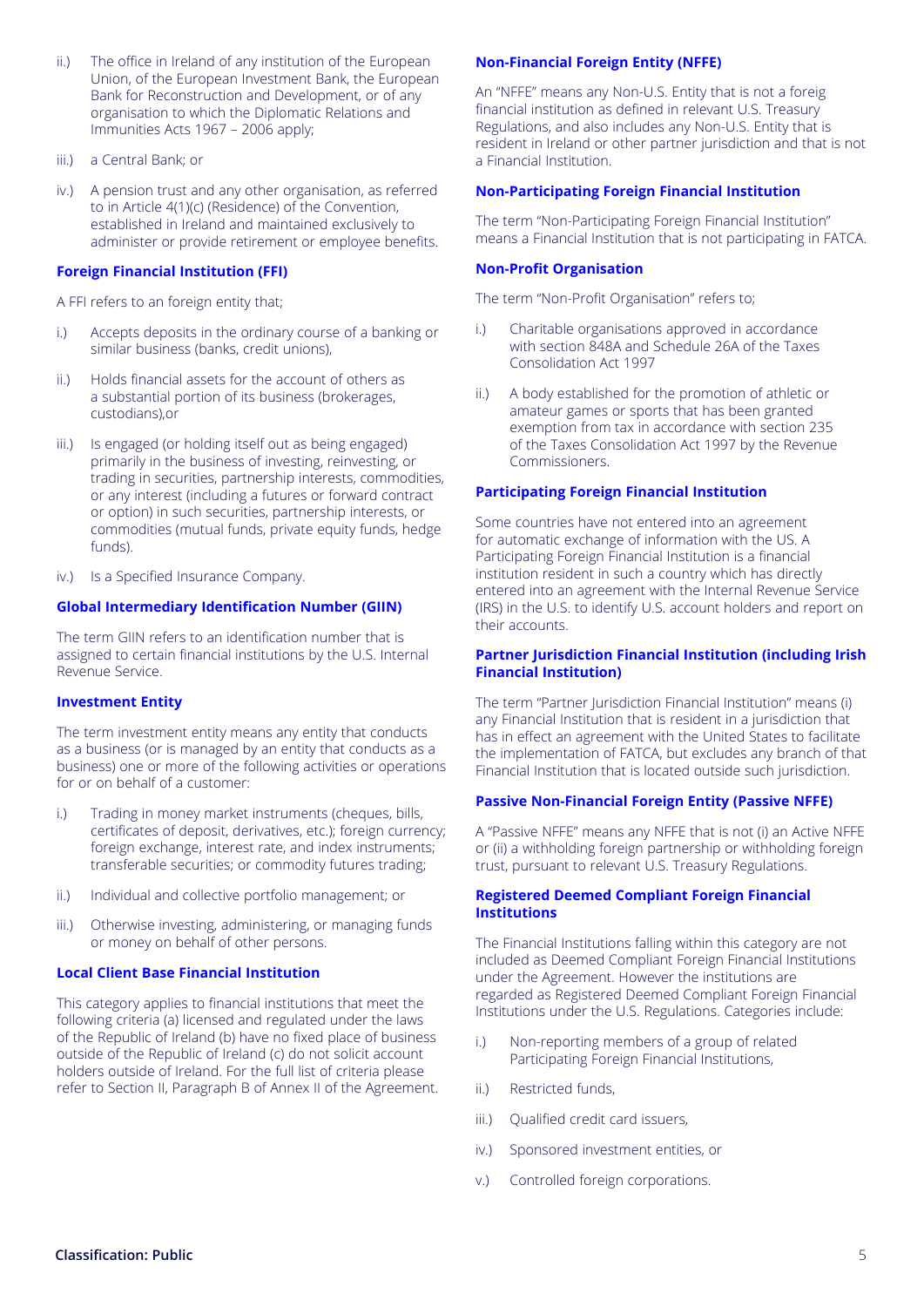# **Specified U.S. Person**

The term "Specified U.S Person" means a U.S. Person, other than: (i) a corporation the stock of which is regularly traded on one or more established securities markets; (ii) any corporation that is a member of the same expanded affiliated group, as defined in section 1471(e) (2) of the U.S. Internal Revenue Code, as a corporation described in clause (i); (iii) the United States or any wholly owned agency or instrumentality thereof; (iv) any State of the United States, any U.S. Territory, any political subdivision of any of the foregoing, or any wholly owned agency or instrumentality of any one or more of the foregoing; (v) any organisation exempt from taxation under section 501(a) or an individual retirement plan as defined in section 7701(a)(37) of the U.S. Internal Revenue Code; (vi) any bank as defined in section 581 of the U.S. Internal Revenue Code; (vii) any real estate investment trust as defined in section 856 of the U.S. Internal Revenue Code; (viii) any regulated investment company as defined in section 851 of the U.S. Internal Revenue Code or any entity registered with the Securities Exchange Commission under the Investment Company Act of 1940 (15 U.S.C. 80a-64); (ix) any common trust fund as defined in section 584(a) of the U.S. Internal Revenue Code; (x) any trust that is exempt from tax under section 664(c) of the U.S. Internal Revenue Code or that is described in section 4947(a)(1) of the U.S. Internal Revenue Code; (xi) a dealer in securities, commodities, or derivative financial instruments (including notional principal contracts, futures, forwards, and options) that is registered as such under the laws of the United States or any State; or (xii) a broker as defined in section 6045(c) of the U.S. Internal Revenue Code.

#### **U.S. Person**

The term "U.S. Person" means a U.S. citizen or resident individual, a partnership or corporation organized in the United States or under the laws of the United States or any State thereof, a trust if (i) a court within the United States would have authority under applicable law to render orders or judgments concerning substantially all issues regarding administration of the trust, and (ii) one or more U.S. persons have the authority to control all substantial decisions of the trust, or an estate of a decedent that is a citizen or resident of the United States. These terms should be interpreted in accordance with the U.S. Internal Revenue Code.

#### **U.S. Territory**

The term "U.S. Territory" means American Samoa, the Commonwealth of the Northern Mariana Islands, Guam, the Commonwealth of Puerto Rico, or the U.S. Virgin Islands.

# **FATCA SPECIFIC DEFINITIONS**

#### **Active Non-Financial Entity (Active NFE)**

The term "Active NFE" means any NFE that meets any of the following criteria:

i.) less than 50% of the NFE's gross income for the preceding calendar year or other appropriate reporting period is passive income and less than 50% of the assets held by the NFE during the preceding calendar year or other appropriate reporting period are assets that produce or are held for the production of passive income;

- ii.) the stock of the NFE is regularly traded on an established securities market or the NFE is a Related Entity of an Entity the stock of which is regularly traded on an established securities market;
- iii.) the NFE is a Governmental Entity, an International Organisation, a Central Bank, or an Entity wholly owned by one or more of the foregoing;
- iv.) substantially all of the activities of the NFE consist of holding (in whole or in part) the outstanding stock of, or providing financing and services to, one or more subsidiaries that engage in trades or businesses other than the business of a Financial Institution, except that an Entity does not qualify for this status if the Entity functions (or holds itself out) as an investment fund, such as a private equity fund, venture capital fund, leveraged buyout fund, or any investment vehicle whose purpose is to acquire or fund companies and then hold interests in those companies as capital assets for investment purposes;
- v.) the NFE is not yet operating a business and has no prior operating history, but is investing capital into assets with the intent to operate a business other than that of a Financial Institution, provided that the NFE does not qualify for this exception after the date that is 24 months after the date of the initial organisation of the NFE;
- vi.) the NFE was not a Financial Institution in the past five years, and is in the process of liquidating its assets or is reorganising with the intent to continue or recommence operations in a business other than that of a Financial Institution;
- vii.) the NFE primarily engages in financing and hedging transactions with, or for, Related Entities that are not Financial Institutions, and does not provide financing or hedging services to any Entity that is not a Related Entity, provided that the group of any such Related Entities is primarily engaged in a business other than that of a Financial Institution; or
- viii.) the NFE meets all of the following requirements:
	- a.) it is established and operated in its jurisdiction of residence exclusively for religious, charitable, scientific, artistic, cultural, athletic, or educational purposes; or it is established and operated in its jurisdiction of residence and it is a professional organisation, business league, chamber of commerce, labour organisation, agricultural or horticultural organisation, civic league or an organisation operated exclusively for the promotion of social welfare;
	- b.) it is exempt from income tax in its jurisdiction of residence;
	- c.) it has no shareholders or members who have a proprietary or beneficial interest in its income or assets;
	- d.) the applicable laws of the NFE's jurisdiction of residence or the NFE's formation documents do not permit any income or assets of the NFE to be distributed to, or applied for the benefit of, a private person or non-charitable Entity other than pursuant to the conduct of the NFE's charitable activities,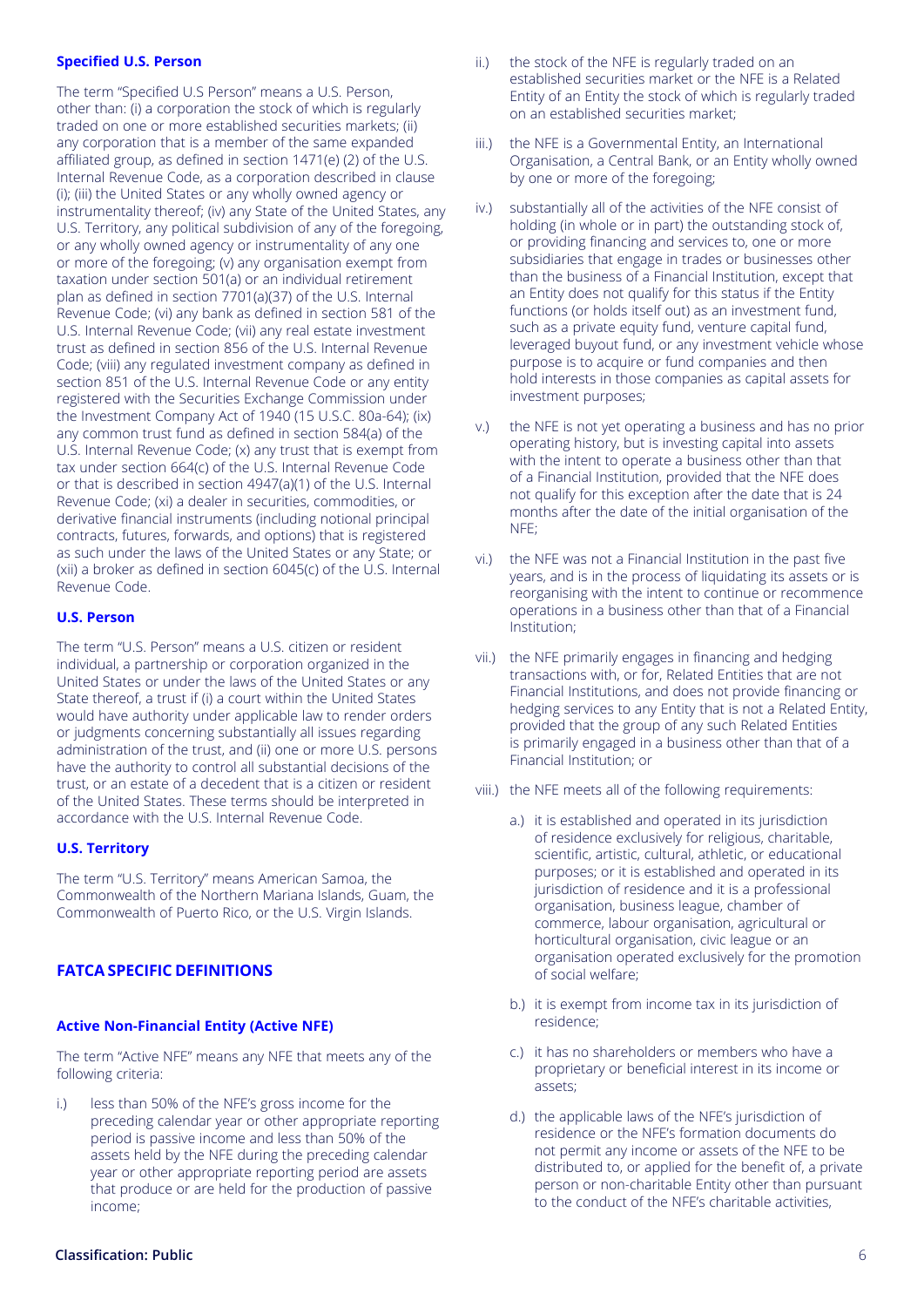or as payment of reasonable compensation for services rendered, or as payment representing the fair market value of property which the NFE has purchased; and

e.) the applicable laws of the NFE's jurisdiction of residence or the NFE's formation documents require that, upon the NFE's liquidation or dissolution, all of its assets be distributed to a Governmental Entity or other non-profit organisation, or escheat to the government of the NFE's jurisdiction of residence or any political subdivision thereof.

# **Investment Entity**

The term "Investment Entity" means any entity:

- i) that primarily conducts as a business one or more of the following activities or operations for or on behalf of a customer:
	- a.) trading in money market instruments (cheques, bills, certificates of deposit, derivatives, etc.); foreign exchange; exchange, interest rate and index instruments; transferable securities; or commodity futures trading;
- ii.) individual and collective portfolio management; or otherwise investing, administering, or managing financial assets or money on behalf of other persons; or
	- b.) the gross income of which is primarily attributable to investing, reinvesting, or trading in financial assets, if the entity is managed by another entity that is a Depository Institution, a Custodial Institution, a Specified Insurance Company, or an Investment Entity described in (a) above.

 An entity is treated as primarily conducting as a business one or more of the activities described in (a), or an entity's gross income is primarily attributable to investing, reinvesting, or trading in financial assets for purposes of (b), if the entity's gross income attributable to the relevant activities equals or exceeds 50 per cent of the entity's gross income during the shorter of: (i) the threeyear period ending on 31 December of the year preceding the year in which the determination is made; or (ii) the period during which the entity has been in existence. The term "Investment Entity" does not include an entity that is an Active Non-Financial Entity because it meets any of the criteria in (iv) to (vii) in the definition of Active Non-Financial Entity.

 An Investment Entity that is not tax resident in a CRS participating jurisdiction will be considered to be a Passive NFE.

# **Non-Financial Entity**

A Non-Financial Entity is any entity that is not a Financial Institution or an entity that is not a Partner Jurisdiction financial Institution.

# **Passive Non-Financial Entity (Passive NFE)**

A Passive Non-Financial Entity is any Non-Financial Entity that is not an Active Non-Financial Entity.

# **Participating Jurisdiction**

A country that has adopted the Common Reporting Standard and that may have concluded a (multiple) Competent Authority Agreement with the country in which the entity holds the account. For further information please consult: **[http://www.oecd.org/ctp/exchange-of-tax-information/](http://www.oecd.org/ctp/exchange-of-tax-information/MCAASignatories.pdf) MCAASignatories.pdf**

# **GENERAL TERMS**

#### **Controlling Persons**

The term "Controlling Persons" means the natural persons who exercise control over an Entity. In the case of a trust, such term means the settlor(s), the trustee(s), the protector(s) (if any), the beneficiary(ies) or class(es) of beneficiaries, and any other natural person(s) exercising ultimate effective control over the trust, and in the case of a legal arrangement other than a trust, such term means persons in equivalent or similar positions. The term "Controlling Persons" must be interpreted in a manner consistent with the Financial Action Task Force Recommendations.

# **CRS**

The OECD Common Reporting Standard (commonly known as 'CRS') refers to the standard for the Automatic Exchange of Financial Account Information in Tax Matters given legislative effect by the Republic of Ireland under Section 891F of the Taxes Consolidation Act 1997.

#### **Custodial Institution**

The term "Custodial Institution" means any entity that holds, as a substantial portion of its business, financial assets for the accounts of others. A substantial portion is where the entity's gross income attributable to the holding of financial assets and related financial services equals or exceeds 20% of the entity's gross income during the shorter of:

- i.) The three-year period that ends on 31 December (or the final day of a non-calendar year the account period) prior to the year in which the determination is being made, and
- ii.) The period during which the entity has been in existence

# **Depository Institution**

The term "Depository Institution" means any Entity that accepts deposits in the ordinary course of a banking or similar business.

# **FATCA**

The Foreign Account Tax Compliance Act (commonly known as 'FATCA') contained in the US Hire Act 2010 and given legislative effect by the Republic of Ireland under Section 891E of the Taxes Consolidation Act 1997 and subsequent regulations.

## **Financial Institution**

The term "Financial Institution" means a Custodial Institution, a Depository Institution, an Investment Entity, or a Specified Insurance Company as defined in the tax regulations.